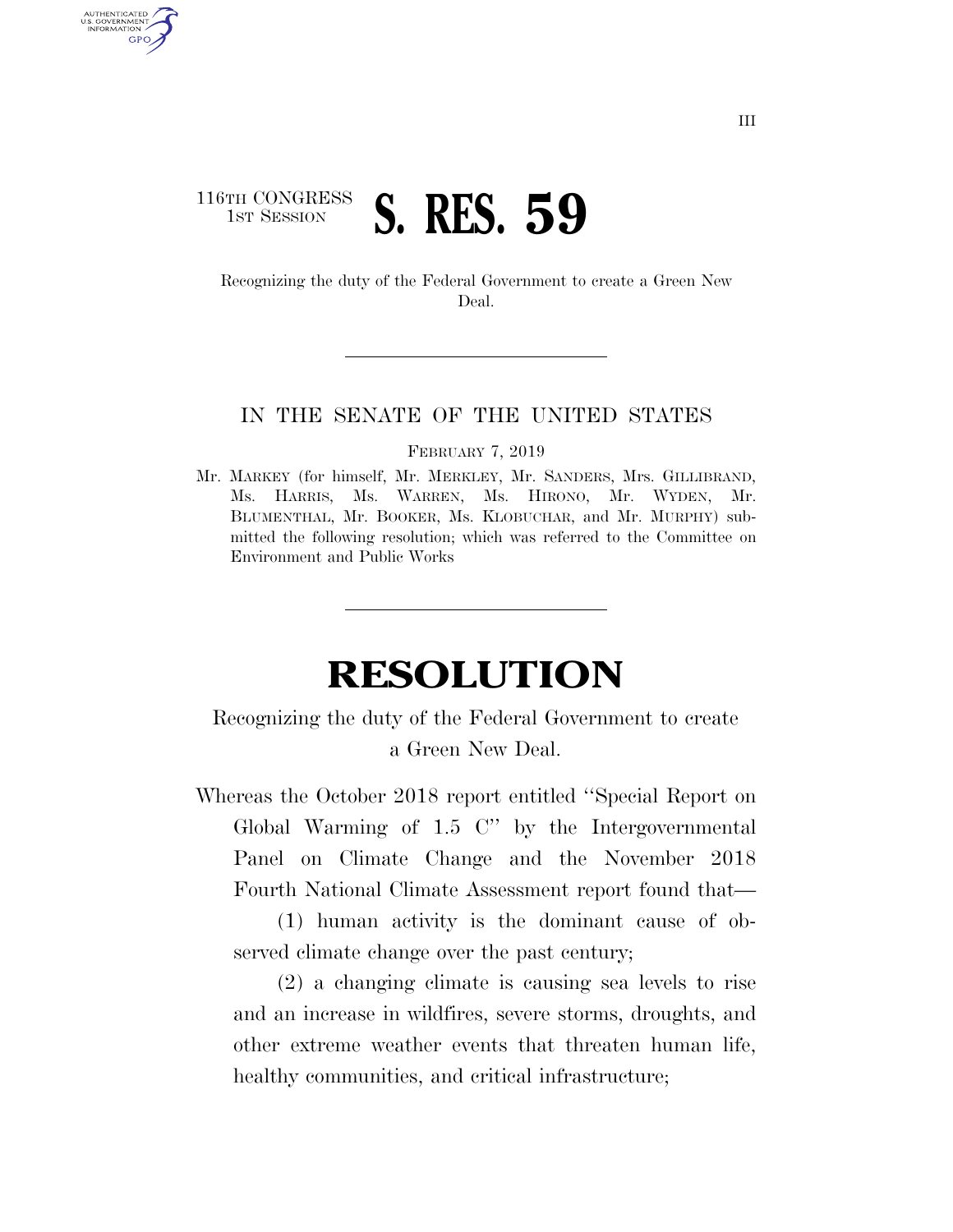(3) global warming at or above 2 degrees Celsius beyond pre-industrialized levels will cause—

(A) mass migration from the regions most affected by climate change;

(B) more than \$500,000,000,000 in lost annual economic output in the United States by the year 2100;

(C) wildfires that, by 2050, will annually burn at least twice as much forest area in the western United States than was typically burned by wildfires in the years preceding 2019;

(D) a loss of more than 99 percent of all coral reefs on Earth;

(E) more than 350,000,000 more people to be exposed globally to deadly heat stress by 2050; and

(F) a risk of damage to \$1,000,000,000,000 of public infrastructure and coastal real estate in the United States; and

(4) global temperatures must be kept below 1.5 degrees Celsius above pre-industrialized levels to avoid the most severe impacts of a changing climate, which will require—

(A) global reductions in greenhouse gas emissions from human sources of 40 to 60 percent from 2010 levels by 2030; and

(B) net-zero global emissions by 2050;

Whereas, because the United States has historically been responsible for a disproportionate amount of greenhouse gas emissions, having emitted 20 percent of global greenhouse gas emissions through 2014, and has a high technological capacity, the United States must take a leading role in reducing emissions through economic transformation;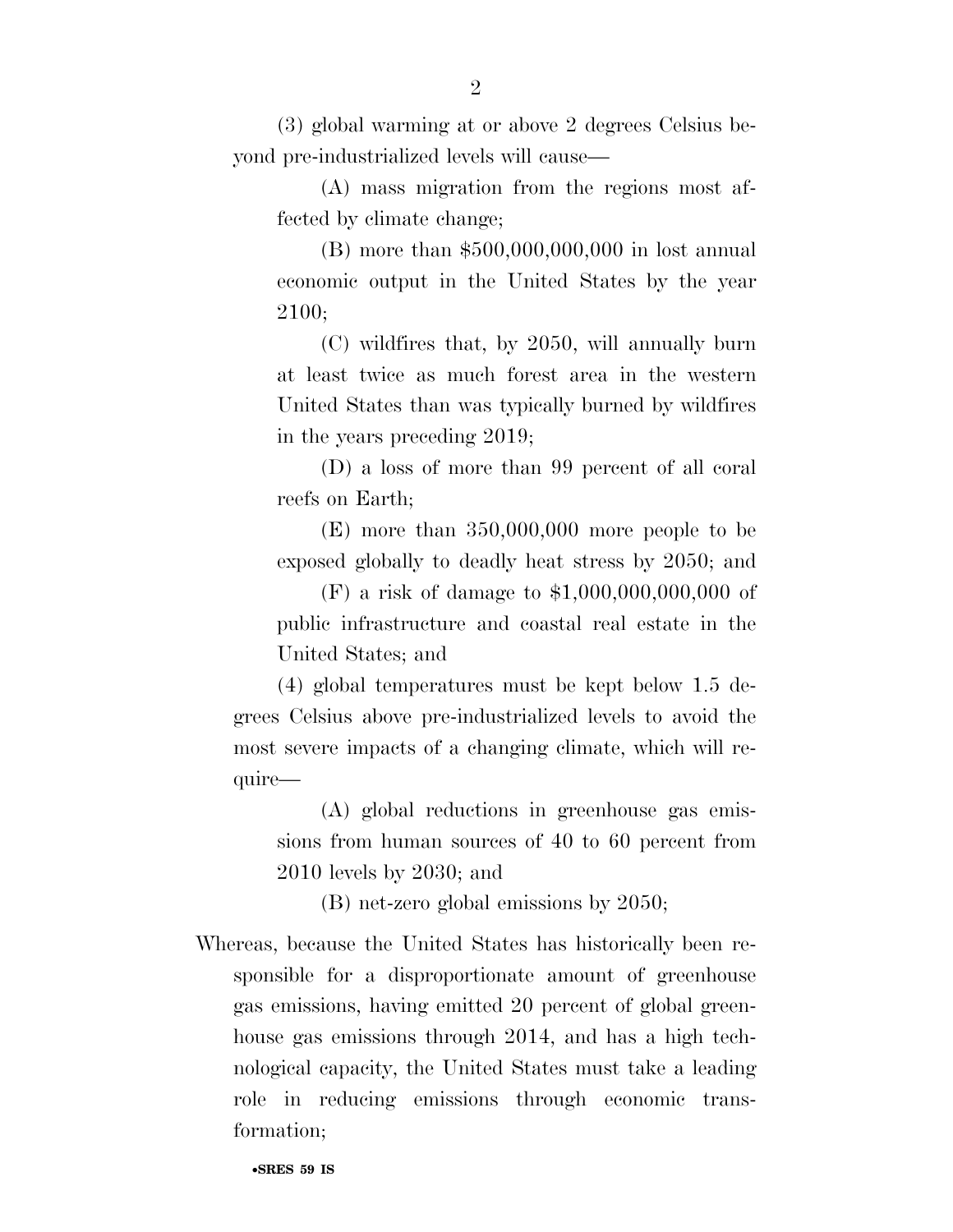Whereas the United States is currently experiencing several related crises, with—

(1) life expectancy declining while basic needs, such as clean air, clean water, healthy food, and adequate health care, housing, transportation, and education, are inaccessible to a significant portion of the United States population;

(2) a 4-decade trend of wage stagnation, deindustrialization, and anti-labor policies that has led  $to$ —

(A) hourly wages overall stagnating since the 1970s despite increased worker productivity;

(B) the third-worst level of socioeconomic mobility in the developed world before the Great Recession;

(C) the erosion of the earning and bargaining power of workers in the United States; and

(D) inadequate resources for public sector workers to confront the challenges of climate change at local, State, and Federal levels; and

(3) the greatest income inequality since the 1920s, with—

(A) the top 1 percent of earners accruing 91 percent of gains in the first few years of economic recovery after the Great Recession;

(B) a large racial wealth divide amounting to a difference of 20 times more wealth between the average White family and the average Black family; and

(C) a gender earnings gap that results in women earning approximately 80 percent as much as men, at the median;

Whereas climate change, pollution, and environmental destruction have exacerbated systemic racial, regional, so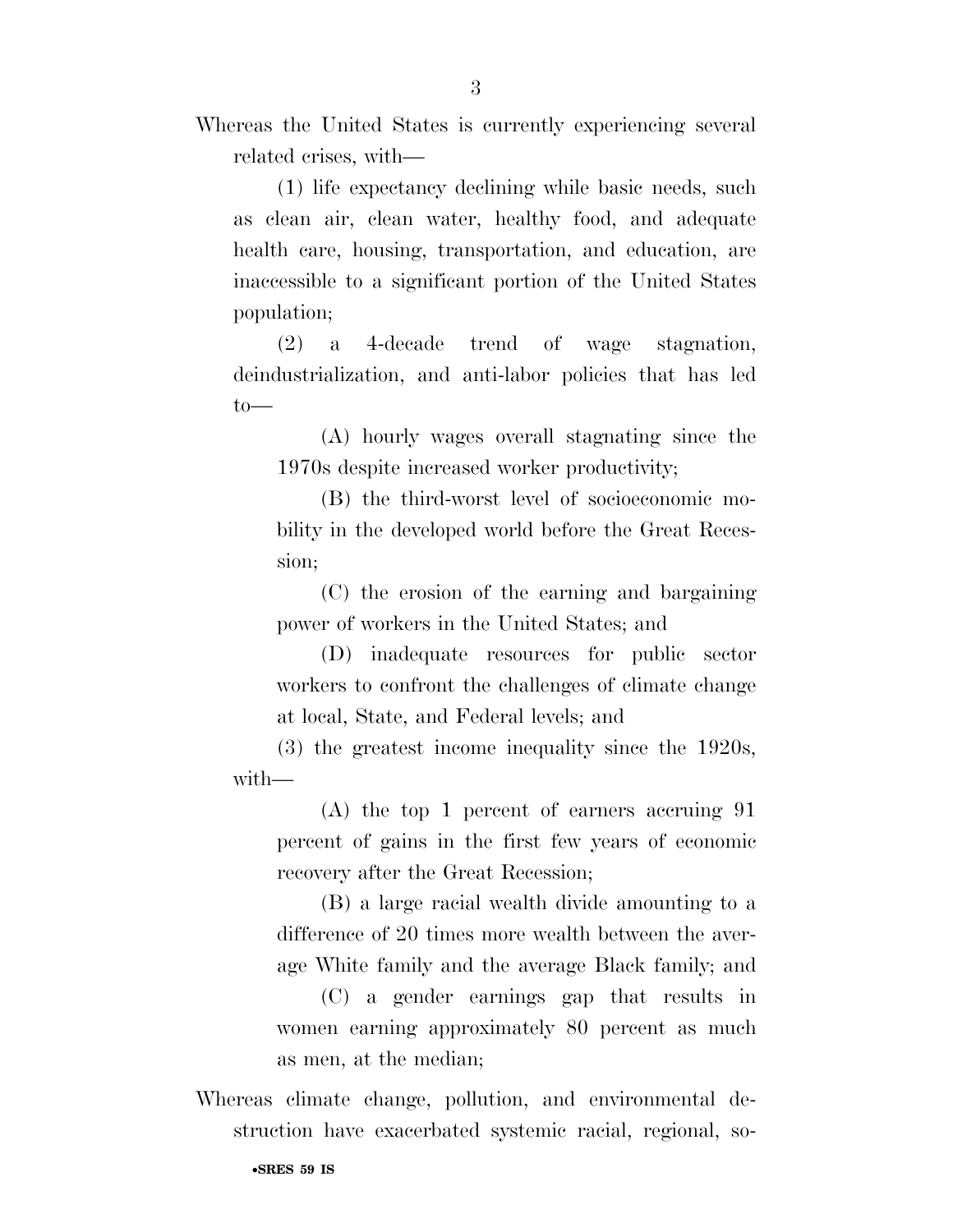cial, environmental, and economic injustices (referred to in this preamble as ''systemic injustices'') by disproportionately affecting indigenous peoples, communities of color, migrant communities, deindustrialized communities, depopulated rural communities, the poor, low-income workers, women, the elderly, the unhoused, people with disabilities, and youth (referred to in this preamble as ''frontline and vulnerable communities'');

Whereas, climate change constitutes a direct threat to the national security of the United States—

(1) by impacting the economic, environmental, and social stability of countries and communities around the world; and

(2) by acting as a threat multiplier;

- Whereas the Federal Government-led mobilizations during World War II and the New Deal created the greatest middle class that the United States has ever seen, but many members of frontline and vulnerable communities were excluded from many of the economic and societal benefits of those mobilizations; and
- Whereas the Senate recognizes that a new national, social, industrial, and economic mobilization on a scale not seen since World War II and the New Deal era is a historic opportunity—

(1) to create millions of good, high-wage jobs in the United States;

(2) to provide unprecedented levels of prosperity and economic security for all people of the United States; and

(3) to counteract systemic injustices: Now, therefore, be it

1 *Resolved,* That it is the sense of the Senate that—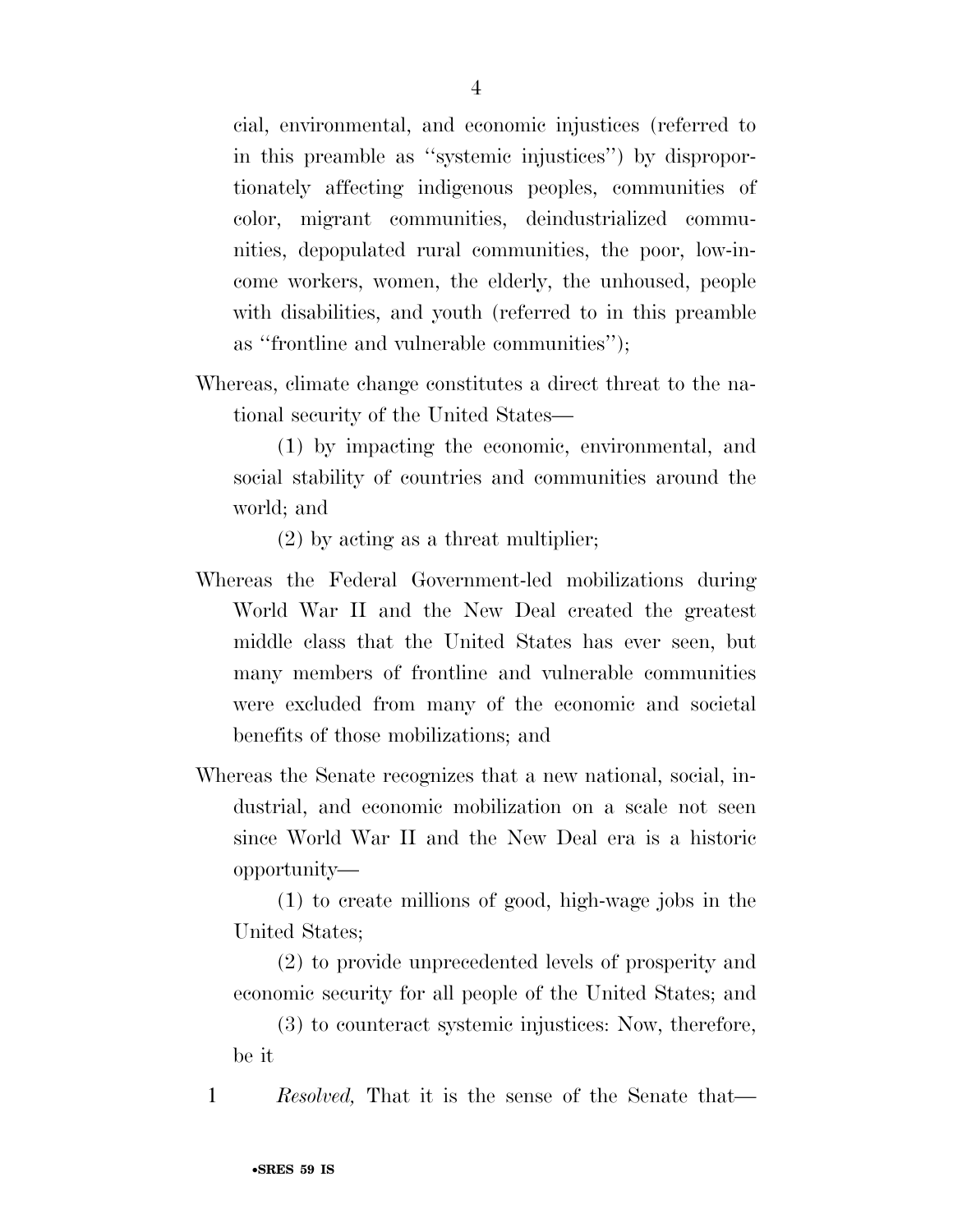| $\mathbf{1}$   | $(1)$ it is the duty of the Federal Government to |
|----------------|---------------------------------------------------|
| $\overline{2}$ | create a Green New Deal—                          |
| 3              | (A) to achieve net-zero greenhouse gas            |
| 4              | emissions through a fair and just transition for  |
| 5              | all communities and workers;                      |
| 6              | (B) to create millions of good, high-wage         |
| 7              | jobs and ensure prosperity and economic secu-     |
| 8              | rity for all people of the United States;         |
| 9              | (C) to invest in the infrastructure and in-       |
| 10             | dustry of the United States to sustainably meet   |
| 11             | the challenges of the 21st century;               |
| 12             | (D) to secure for all people of the United        |
| 13             | States for generations to come—                   |
| 14             | (i) clean air and water;                          |
| 15             | (ii) climate and community resiliency;            |
| 16             | (iii) healthy food;                               |
| 17             | (iv) access to nature; and                        |
| 18             | (v) a sustainable environment; and                |
| 19             | (E) to promote justice and equity by stop-        |
| 20             | ping current, preventing future, and repairing    |
| 21             | historic oppression of indigenous peoples, com-   |
| 22             | munities<br>of color, migrant communities,        |
| 23             | deindustrialized communities, depopulated rural   |
| 24             | communities, the poor, low-income workers,        |
| 25             | women, the elderly, the unhoused, people with     |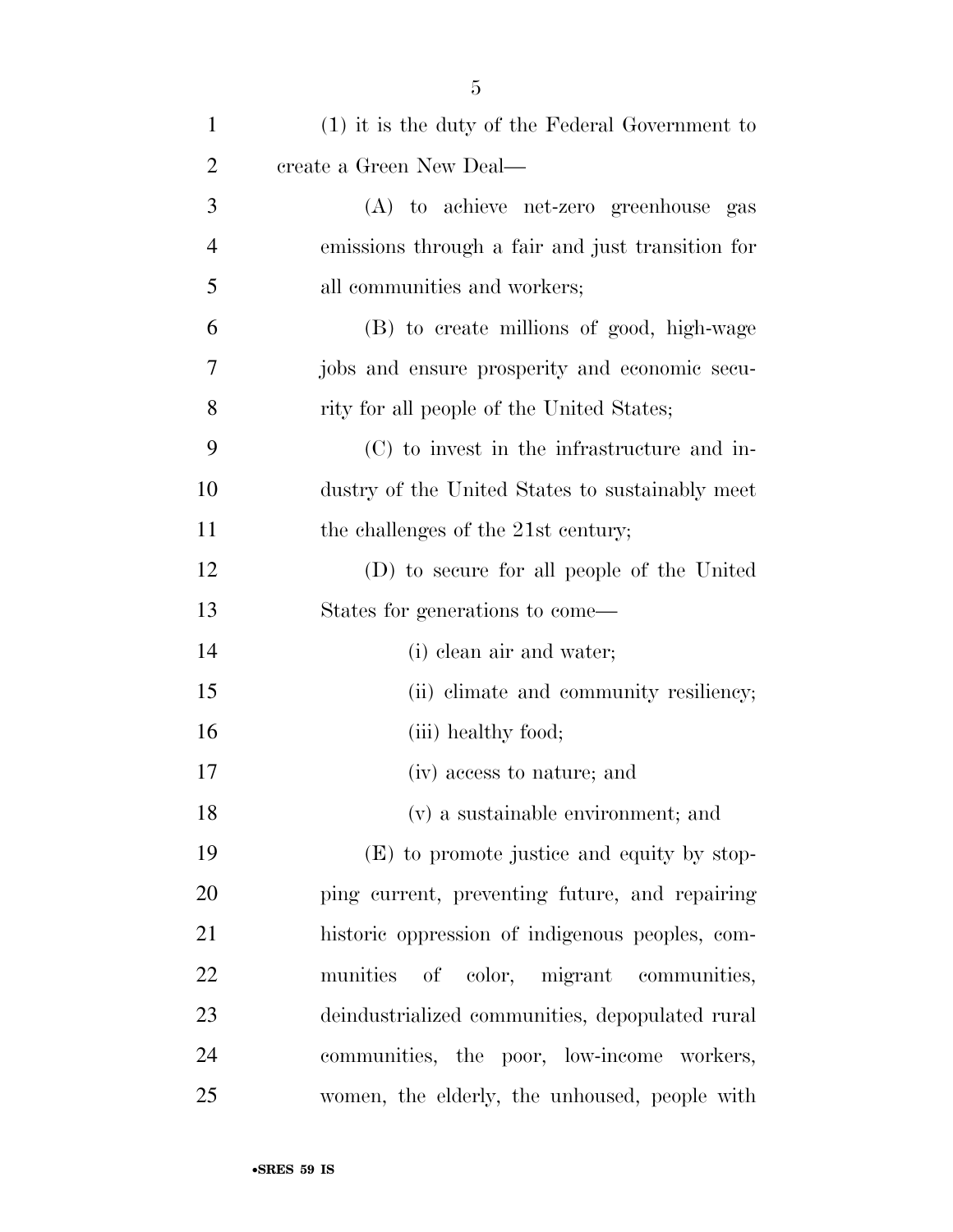disabilities, and youth (referred to in this reso- lution as ''frontline and vulnerable commu- nities''); (2) the goals described in subparagraphs (A) through (E) of paragraph (1) (referred to in this resolution as the ''Green New Deal goals'') should be accomplished through a 10-year national mobili- zation (referred to in this resolution as the ''Green New Deal mobilization'') that will require the fol- lowing goals and projects— (A) building resiliency against climate change-related disasters, such as extreme weather, including by leveraging funding and providing investments for community-defined

 (B) repairing and upgrading the infra-structure in the United States, including—

projects and strategies;

 (i) by eliminating pollution and green- house gas emissions as much as techno-20 logically feasible;

 (ii) by guaranteeing universal access 22 to clean water;

23 (iii) by reducing the risks posed by cli-mate impacts; and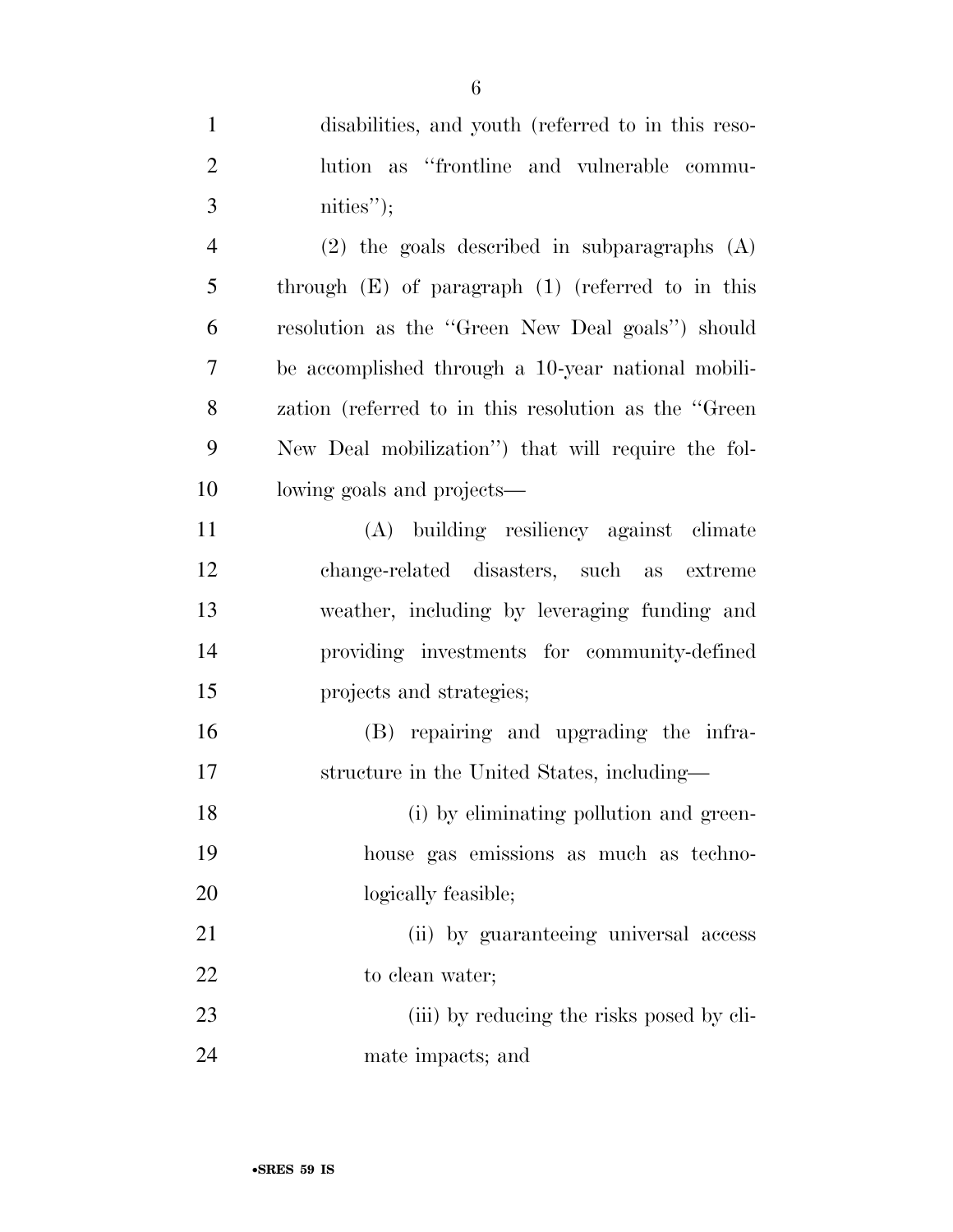| $\mathbf{1}$   | (iv) by ensuring that any infrastruc-             |
|----------------|---------------------------------------------------|
| $\overline{2}$ | ture bill considered by Congress addresses        |
| 3              | climate change;                                   |
| $\overline{4}$ | (C) meeting 100 percent of the power de-          |
| 5              | mand in the United States through clean, re-      |
| 6              | newable, and zero-emission energy sources, in-    |
| 7              | cluding—                                          |
| 8              | (i) by dramatically expanding and up-             |
| 9              | grading renewable power sources; and              |
| 10             | (ii) by deploying new capacity;                   |
| 11             | (D) building or upgrading to energy-effi-         |
| 12             | cient, distributed, and "smart" power grids,      |
| 13             | and ensuring affordable access to electricity;    |
| 14             | (E) upgrading all existing buildings in the       |
| 15             | United States and building new buildings to       |
| 16             | achieve maximum energy efficiency, water effi-    |
| 17             | ciency, safety, affordability, comfort, and dura- |
| 18             | bility, including through electrification;        |
| 19             | (F) spurring massive growth in clean man-         |
| 20             | ufacturing in the United States and removing      |
| 21             | pollution and greenhouse gas emissions from       |
| 22             | manufacturing and industry as much as is tech-    |
| 23             | nologically feasible, including by expanding re-  |
| 24             | newable energy manufacturing and investing in     |
| 25             | existing manufacturing and industry;              |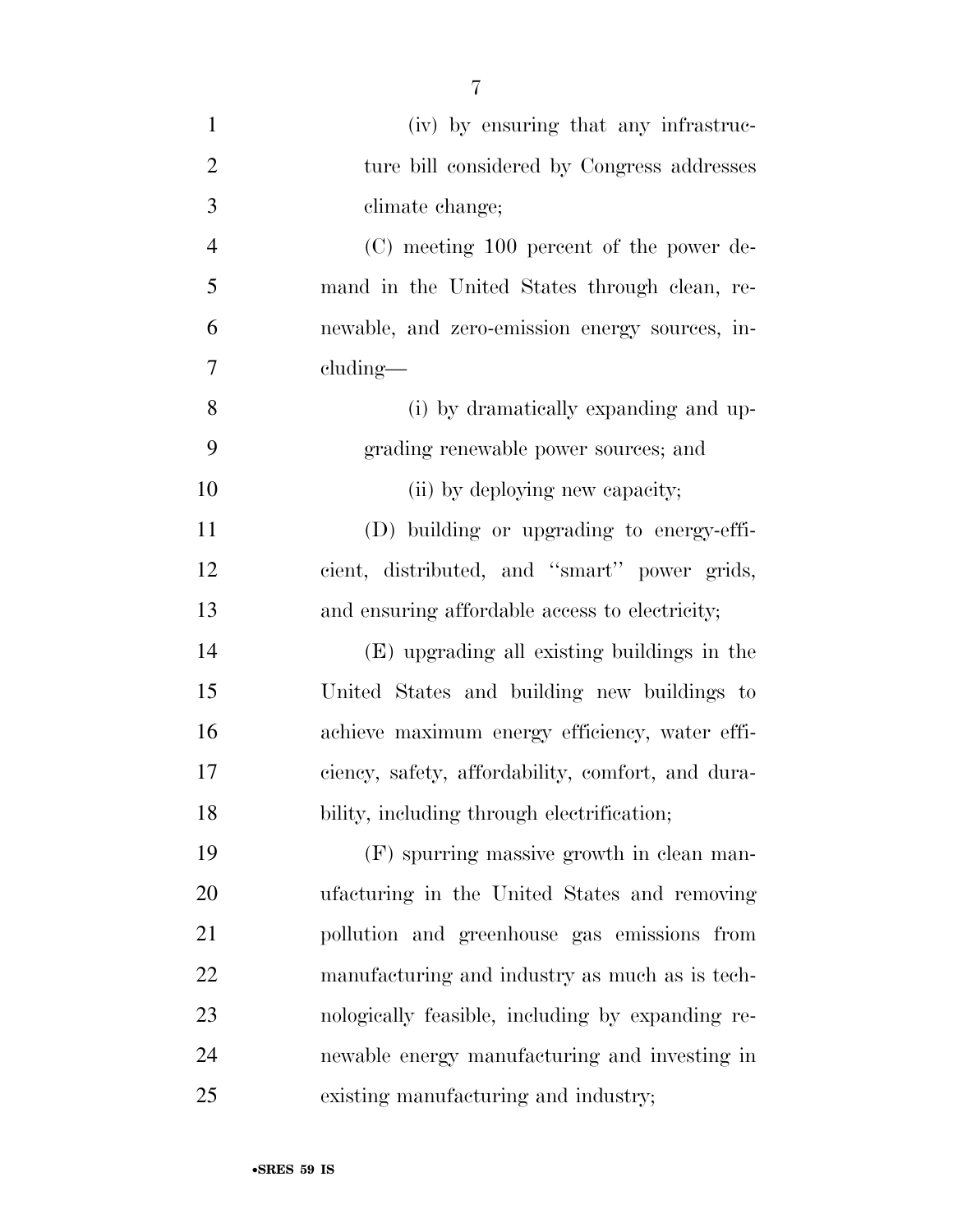| $\mathbf{1}$   | (G) working collaboratively with farmers         |
|----------------|--------------------------------------------------|
| $\overline{2}$ | and ranchers in the United States to remove      |
| 3              | pollution and greenhouse gas emissions from      |
| $\overline{4}$ | the agricultural sector as much as is techno-    |
| 5              | logically feasible, including—                   |
| 6              | (i) by supporting family farming;                |
| 7              | (ii) by investing in sustainable farm-           |
| 8              | ing and land use practices that increase         |
| 9              | soil health; and                                 |
| 10             | (iii) by building a more sustainable             |
| 11             | food system that ensures universal access        |
| 12             | to healthy food;                                 |
| 13             | (H) overhauling transportation systems in        |
| 14             | the United States to remove pollution and        |
| 15             | greenhouse gas emissions from the transpor-      |
| 16             | tation sector as much as is technologically fea- |
| 17             | sible, including through investment in—          |
| 18             | (i) zero-emission vehicle infrastructure         |
| 19             | and manufacturing;                               |
| 20             | (ii) clean, affordable, and accessible           |
| 21             | public transit; and                              |
| 22             | (iii) high-speed rail;                           |
| 23             | (I) mitigating and managing the long-term        |
| 24             | adverse health, economic, and other effects of   |
| 25             | pollution and climate change, including by pro-  |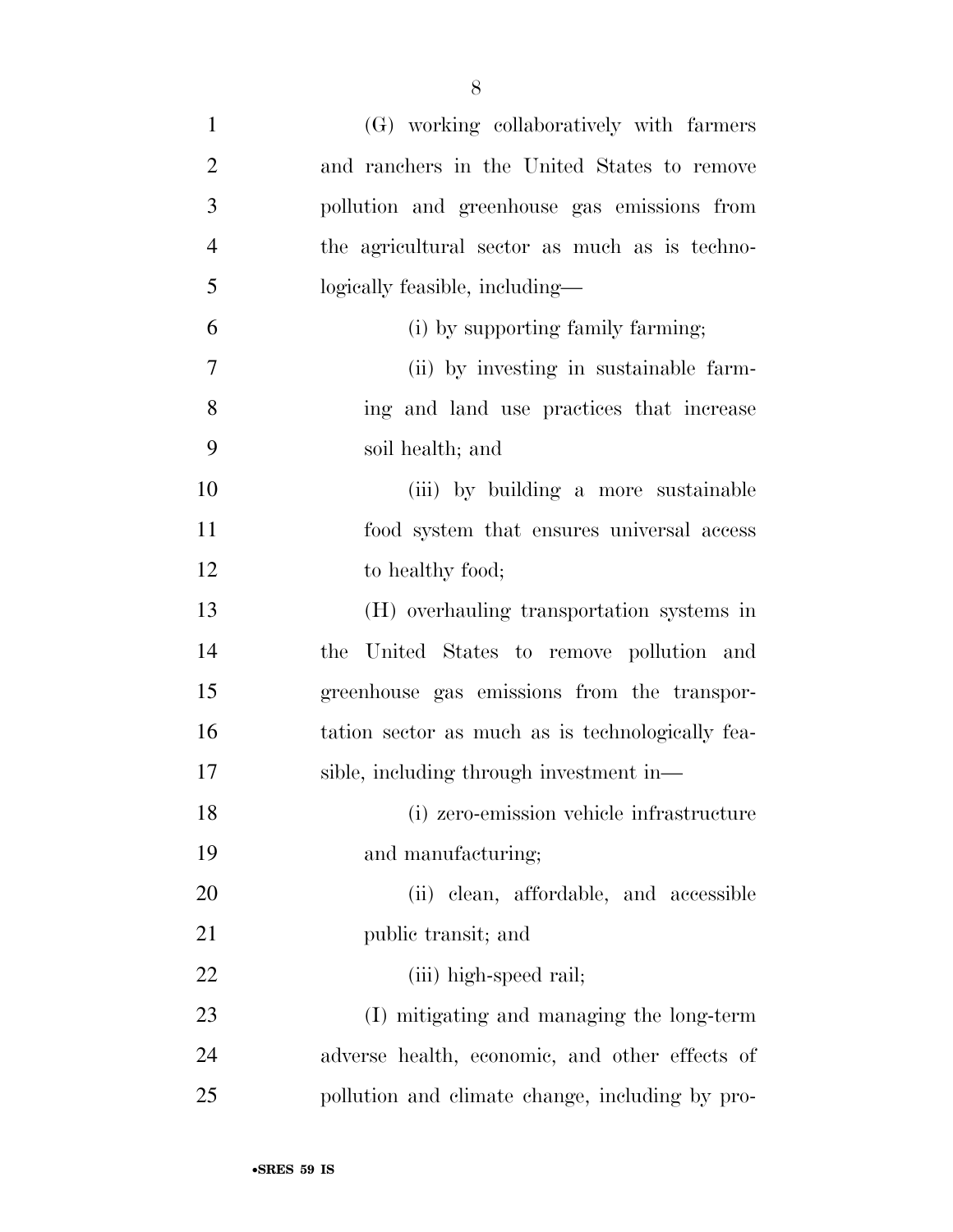| $\mathbf{1}$   | viding funding for community-defined projects    |
|----------------|--------------------------------------------------|
| $\overline{2}$ | and strategies;                                  |
| 3              | (J) removing greenhouse gases from the           |
| $\overline{4}$ | atmosphere and reducing pollution by restoring   |
| 5              | natural ecosystems through proven low-tech so-   |
| 6              | lutions that increase soil carbon storage, such  |
| 7              | as land preservation and afforestation;          |
| 8              | (K) restoring and protecting threatened,         |
| 9              | endangered, and fragile ecosystems through lo-   |
| 10             | cally appropriate and science-based projects     |
| 11             | that enhance biodiversity and support climate    |
| 12             | resiliency;                                      |
| 13             | (L) cleaning up existing hazardous waste         |
| 14             | and abandoned sites, ensuring economic devel-    |
| 15             | opment and sustainability on those sites;        |
| 16             | (M) identifying other emission and pollu-        |
| 17             | tion sources and creating solutions to remove    |
| 18             | them; and                                        |
| 19             | (N) promoting the international exchange         |
| 20             | of technology, expertise, products, funding, and |
| 21             | services, with the aim of making the United      |
| 22             | States the international leader on climate ac-   |
| 23             | tion, and to help other countries achieve a      |
| 24             | Green New Deal;                                  |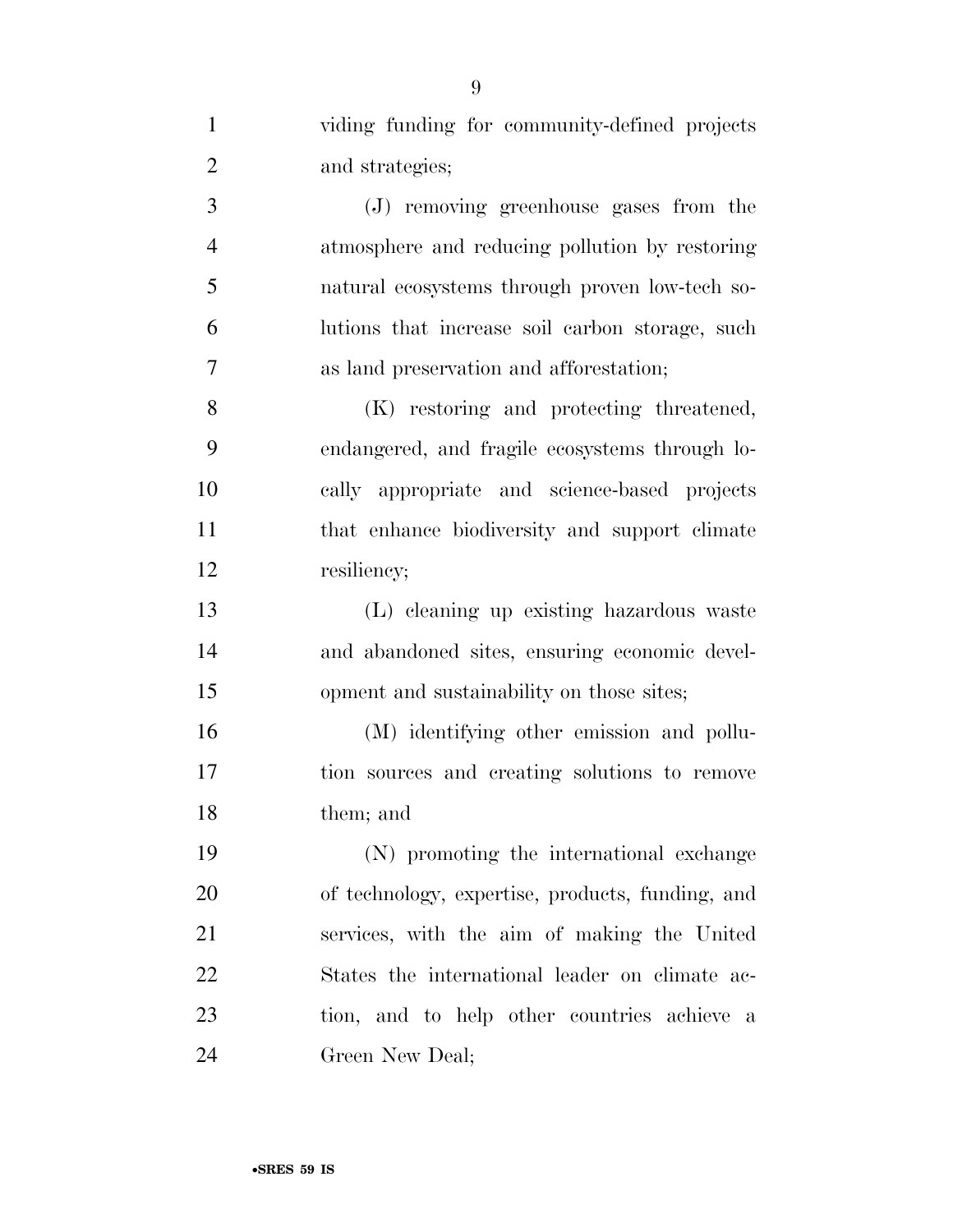| $\mathbf{1}$   | (3) a Green New Deal must be developed                 |
|----------------|--------------------------------------------------------|
| $\overline{2}$ | through transparent and inclusive consultation, col-   |
| 3              | laboration, and partnership with frontline and vul-    |
| $\overline{4}$ | nerable communities, labor unions, worker coopera-     |
| 5              | tives, civil society groups, academia, and businesses; |
| 6              | and                                                    |
| 7              | (4) to achieve the Green New Deal goals and            |
| 8              | mobilization, a Green New Deal will require the fol-   |
| 9              | lowing goals and projects—                             |
| 10             | $(A)$ providing and leveraging, in a way that          |
| 11             | ensures that the public receives appropriate           |
| 12             | ownership stakes and returns on investment,            |
| 13             | adequate capital (including through community          |
| 14             | grants, public banks, and other public financ-         |
| 15             | ing), technical expertise, supporting policies,        |
| 16             | and other forms of assistance to communities,          |
| 17             | organizations, Federal, State, and local govern-       |
| 18             | ment agencies, and businesses working on the           |
| 19             | Green New Deal mobilization;                           |
| 20             | (B) ensuring that the Federal Government               |
| 21             | takes into account the complete environmental          |
| 22             | and social costs and impacts of emissions              |
| 23             | through—                                               |
| 24             | (i) existing laws;                                     |
| 25             | (ii) new policies and programs; and                    |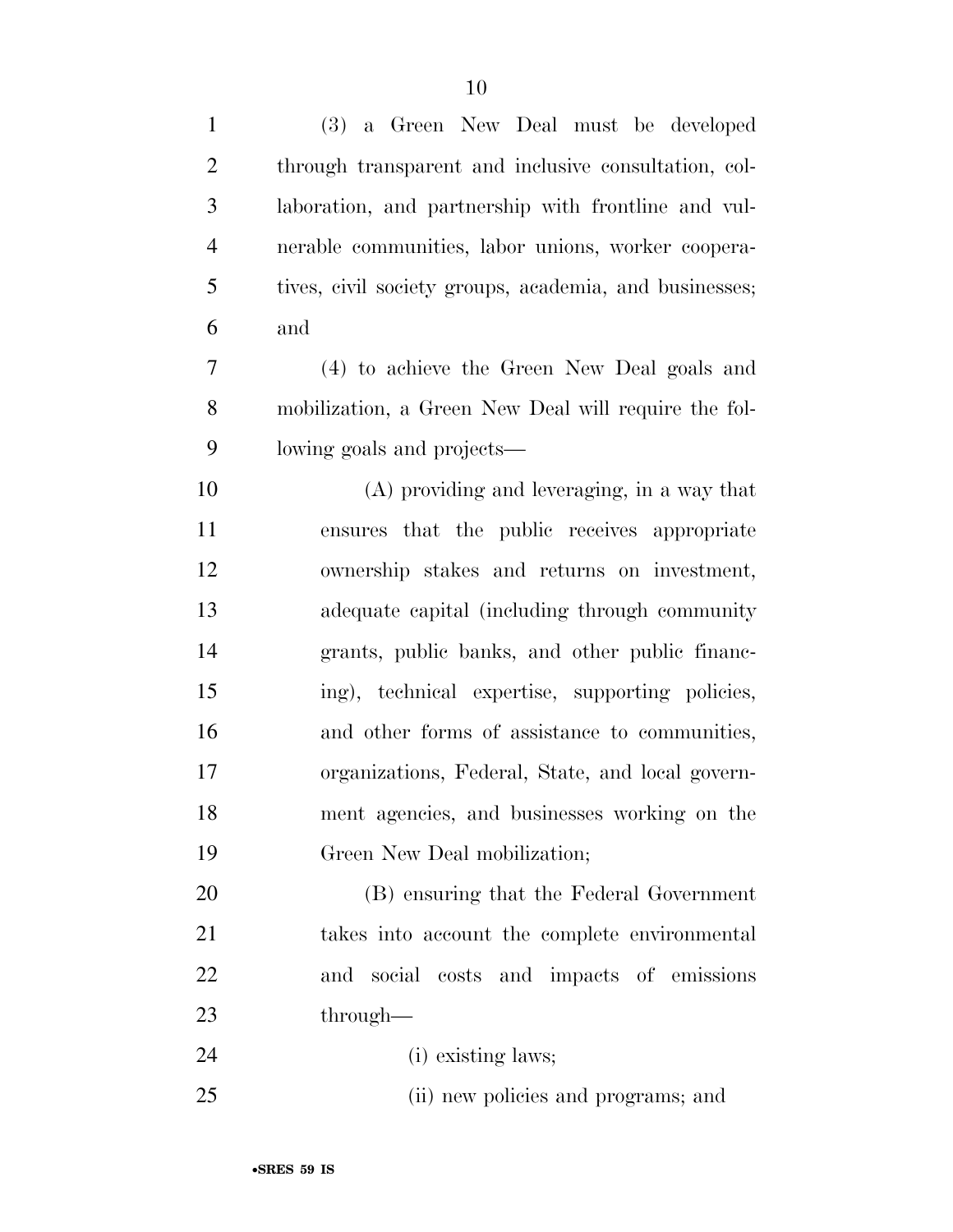|                | (iii) ensuring that frontline and vul-           |
|----------------|--------------------------------------------------|
| 2              | nerable communities shall not be adversely       |
| -3             | affected;                                        |
| $\overline{4}$ | (C) providing resources, training,<br>and        |
| -5             | high-quality education, including higher edu-    |
| 6              | cation, to all people of the United States, with |

 a focus on frontline and vulnerable commu- nities, so that all people of the United States may be full and equal participants in the Green New Deal mobilization;

 (D) making public investments in the re- search and development of new clean and re-newable energy technologies and industries;

 (E) directing investments to spur economic development, deepen and diversify industry and business in local and regional economies, and build wealth and community ownership, while prioritizing high-quality job creation and eco- nomic, social, and environmental benefits in frontline and vulnerable communities, and deindustrialized communities, that may other- wise struggle with the transition away from greenhouse gas intensive industries;

 (F) ensuring the use of democratic and participatory processes that are inclusive of and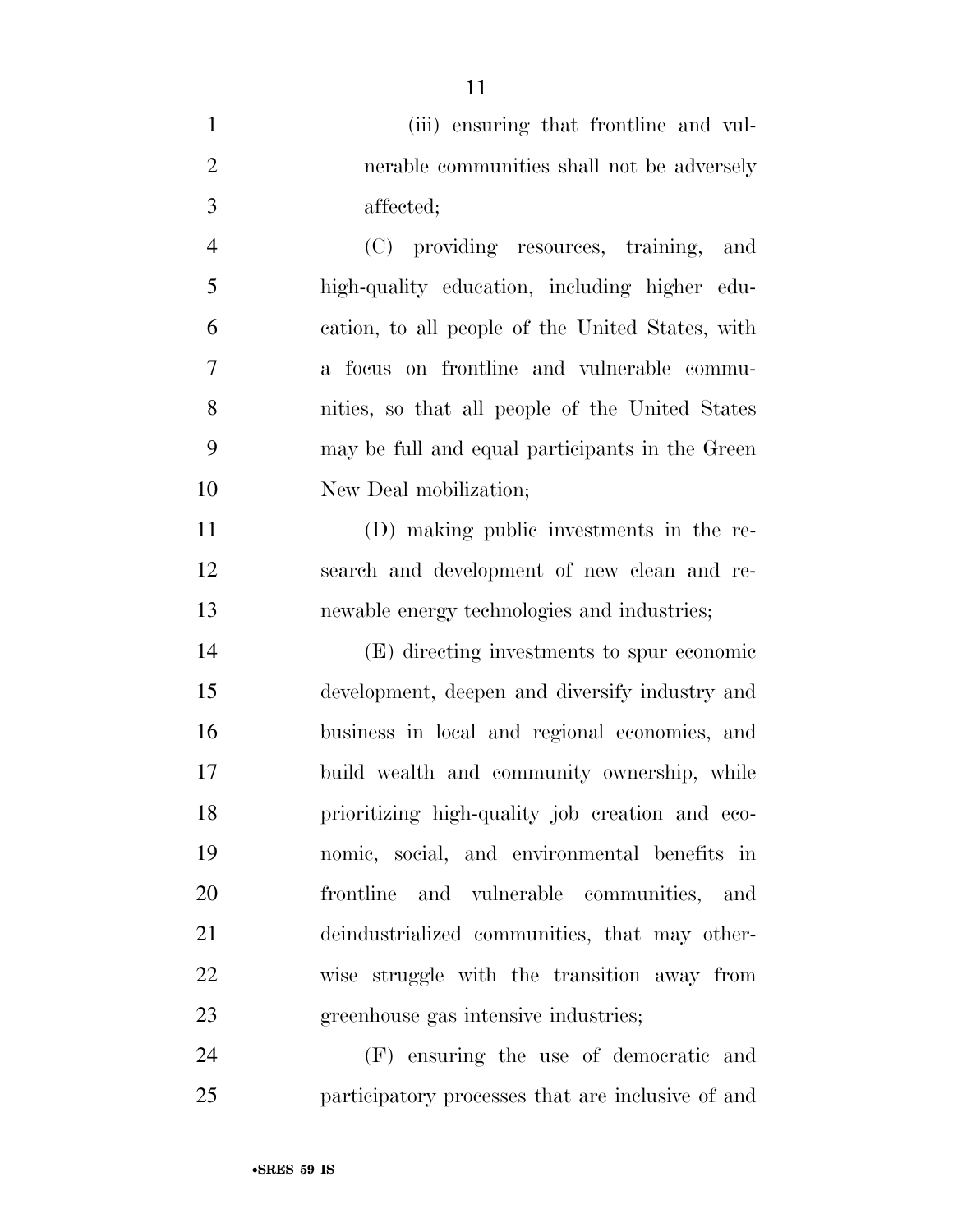| $\mathbf{1}$   | led by frontline and vulnerable communities and    |
|----------------|----------------------------------------------------|
| $\overline{2}$ | workers to plan, implement, and administer the     |
| 3              | Green New Deal mobilization at the local level;    |
| $\overline{4}$ | (G) ensuring that the Green New Deal mo-           |
| 5              | bilization creates high-quality union jobs that    |
| 6              | pay prevailing wages, hires local workers, offers  |
| 7              | training and advancement opportunities, and        |
| 8              | guarantees wage and benefit parity for workers     |
| 9              | affected by the transition;                        |
| 10             | (H) guaranteeing a job with a family-sus-          |
| 11             | taining wage, adequate family and medical          |
| 12             | leave, paid vacations, and retirement security to  |
| 13             | all people of the United States;                   |
| 14             | (I) strengthening and protecting the right         |
| 15             | of all workers to organize, unionize, and collec-  |
| 16             | tively bargain free of coercion, intimidation, and |
| 17             | harassment;                                        |
| 18             | (J) strengthening and enforcing labor,             |
| 19             | workplace health and safety, antidiscrimination,   |
| 20             | and wage and hour standards across all employ-     |
| 21             | ers, industries, and sectors;                      |
| 22             | (K) enacting and enforcing trade rules,            |
| 23             | procurement standards, and border adjustments      |
| 24             | with strong labor and environmental protec-        |
| 25             | tions-                                             |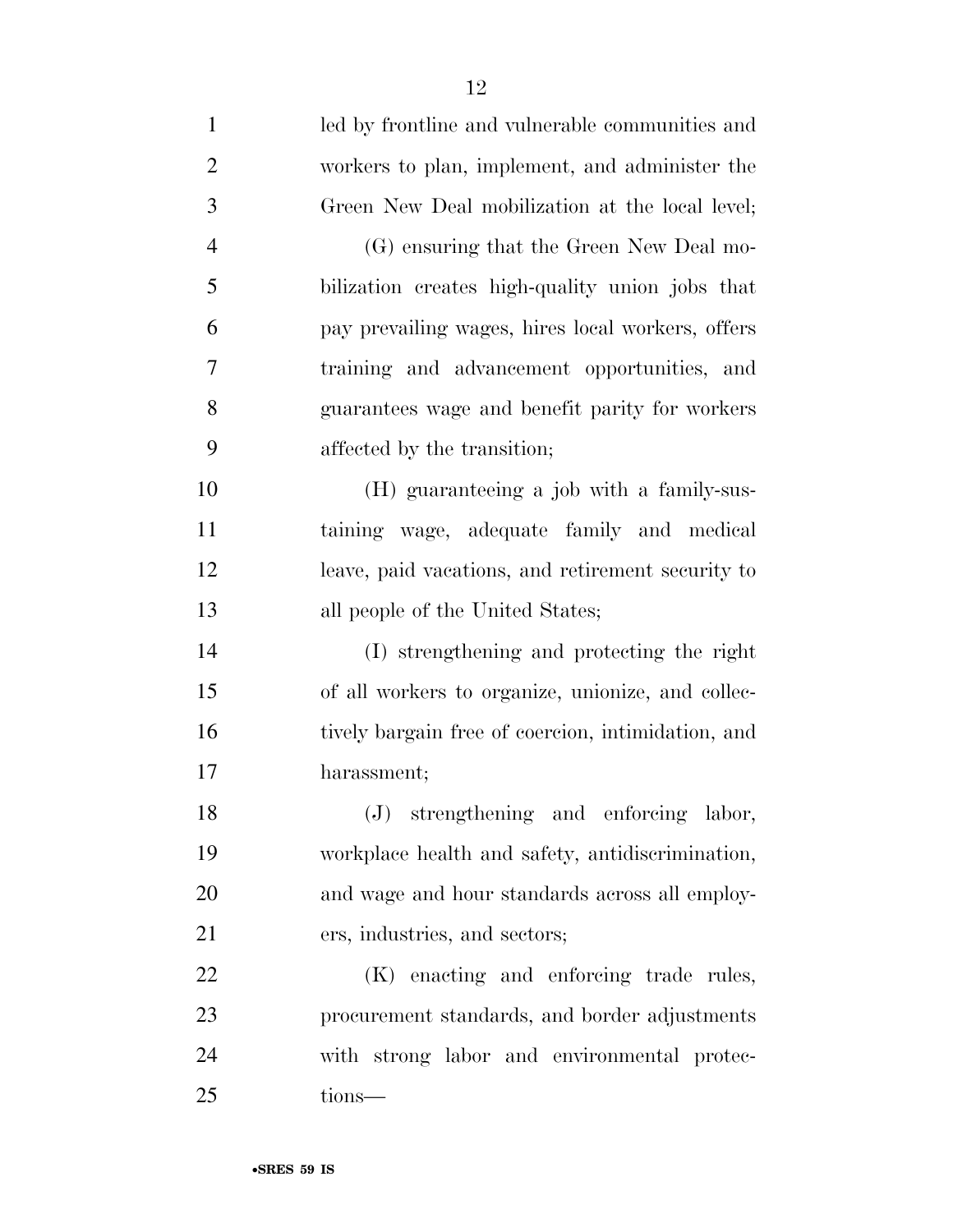| $\mathbf{1}$   | (i) to stop the transfer of jobs and            |
|----------------|-------------------------------------------------|
| $\overline{2}$ | pollution overseas; and                         |
| 3              | (ii) to grow domestic manufacturing             |
| $\overline{4}$ | in the United States;                           |
| 5              | (L) ensuring that public lands, waters, and     |
| 6              | oceans are protected and that eminent domain    |
| 7              | is not abused;                                  |
| 8              | (M) obtaining the free, prior, and informed     |
| 9              | consent of indigenous peoples for all decisions |
| 10             | that affect indigenous peoples and their tradi- |
| 11             | tional territories, honoring all treaties and   |
| 12             | agreements with indigenous peoples, and pro-    |
| 13             | tecting and enforcing the sovereignty and land  |
| 14             | rights of indigenous peoples;                   |
| 15             | (N) ensuring a commercial environment           |
| 16             | where every businessperson is free from unfair  |
| 17             | competition and domination by domestic or       |
| 18             | international monopolies; and                   |
| 19             | (O) providing all people of the United          |
| 20             | States with—                                    |
| 21             | (i) high-quality health care;                   |
| 22             | affordable, safe, and adequate<br>(ii)          |
| 23             | housing;                                        |
| 24             | (iii) economic security; and                    |